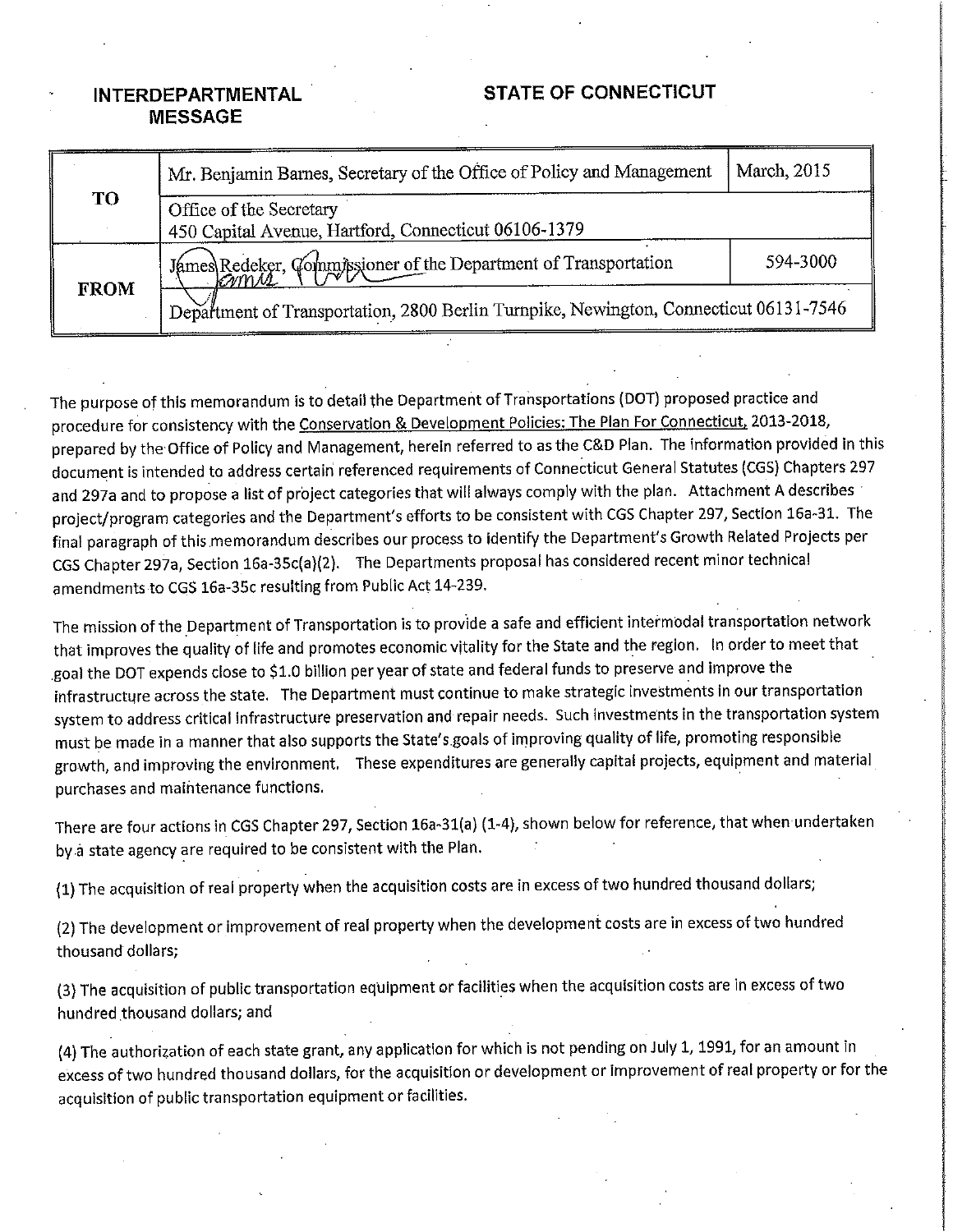A significant number of the Department's projects and/or programs fall within these four actions. As a result and in a continued effort to streamline the Department's business practices we are requesting a programmatic-type approach to be consistent with the C&D Plan. As allowed under CGS Chapter 297 section 16a-31(b), the Department, by copy of this memorandum, is requesting the Secretary of the Office of Policy and Management to provide an advisory statement based on the information provided that the program categories mentioned in Attachment A are consistent with the Plan.

Additionally, as part of our typical project development process, the Department requests an Environmental Review. (ER) at the outset of early engineering activities. In an effort to capture those projects that are not described in Attachment A, we will incorporate into the ER process a determination of whether a project is a Growth Related project or not. If the proposal is a Growth Related project, we will subsequently determine 1) is it in a Priority Funding area; 2) It is not in a Priority Funding area but qualifies for an exception under 16a-35d(b); or 3) the proposal is not in a Priority Funding area and does not qualify for an exception. As required under 16a-35d(c) the Department will annually report to OPM grants made under items numbers 2 and 3 in this paragraph.

Should you have additional questions please contact Hugh H. Hayward, Principal Engineer at 860-594-3219.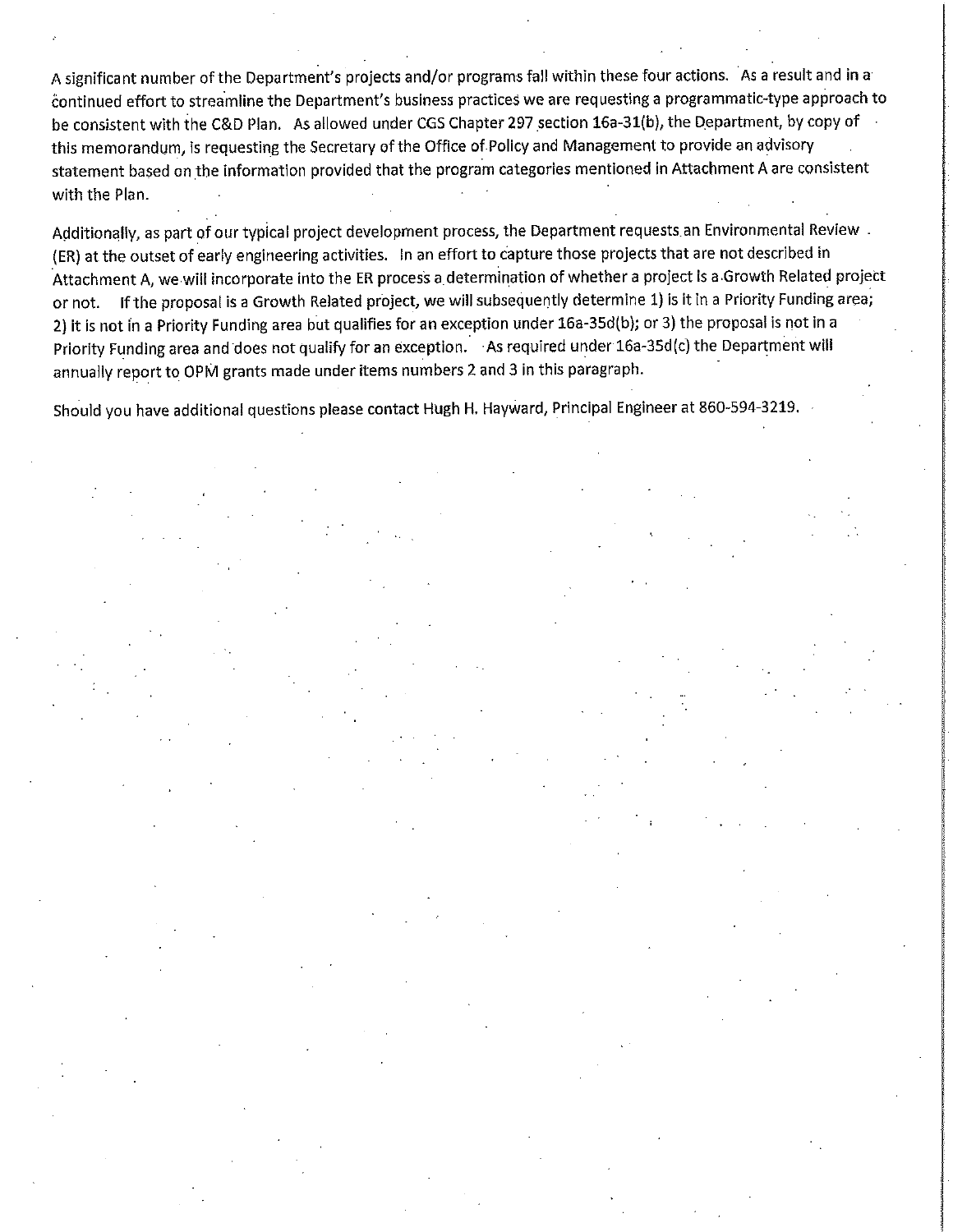## Attachment A

# **State Conservation and Development Plan**

## **Definitions Relating to the Department of Transportation**

The following is the Department of Transportation's (Department's) interpretation of the applicability of the State Conservation and Development Plan (Plan) to the Department's broad range of activities. It is intended for use in determining the Department's consistency with the plan. It should be noted that the requirement to determine consistency with the Conservation and Development plan only applies to activities with a cost over \$200,000.

Sec. 16a-31, item (2) refers to "The development or improvement of real property". The Department is responsible for maintaining many roads which are located within Right of Way owned by the State either in fee or by easement. For the purpose of this plan, certain improvements to these roads, or construction of new roads on property acquired, are considered to be improvements of this real property. Improvements to roads can fall into many categories which are further described below.

Sec. 16a-35c, item (2), sub item (D), sub-sub item (i) refers to "Projects for maintenance, repair, additions or renovations to existing facilities". For the purpose of this plan, "facilities" are considered to include highways, bridges, buildings, rail lines, sidewalks, multi-use trails, and public transportation pathways such as a busway.

The Department conducts a very large and varied array of activities. For the purpose of this plan, the activities performed by all Bureaus within the Department have been categorized in order to be able to efficiently discuss consistency with the plan. These categories, which are explained in more detail below, are:

- Maintenance, Repair and Restoration \*
- Non-Motorized User Accommodations \*  $\bullet$
- Traffic Improvements \*  $\bullet$
- Renovations For Safety, No Capacity Improvement  $\bullet$
- Renovations With Capacity Improvements  $\bullet$
- New Facilities, Expansions

 $(*)$  – Activities in these categories are exempt from the consistency requirements of CGS Sec. 16a-31(a) but are listed here for to provide a comprehensive list of all activities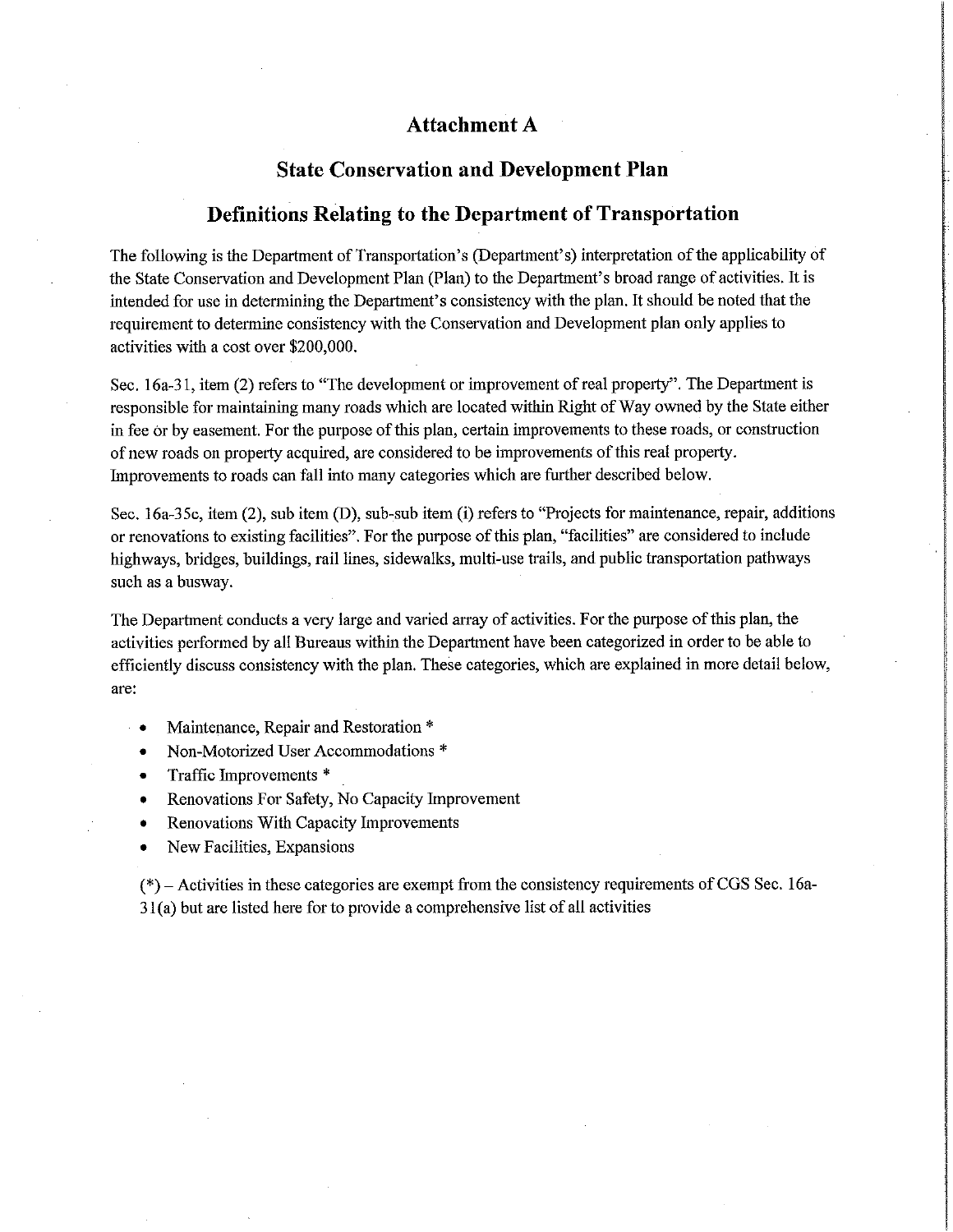# **CATEGORIES EXEMPT FROM CONSISTENCY REVIEW:**

### **Maintenance, Repair, and Restoration:**

This is a very broad category of activities and includes:

- $\bullet$ Repairs to damaged components of the transportation system
- Restoring a component of the transportation system to like new condition  $\bullet$
- Preserving features within the transportation system
- Replacing any component of the transportation system after it has reached the end of its useful life
- Extending the useful life of the transportation system via a major capital investment

Maintenance work generally involves work to keep a facility in good working. Repairs can consist of repairs to items such as pavement, rail lines, busways, associated drainage features such as end walls, culverts, and catch basins, safety features such as guiderail and attenuation systems, retaining walls, signs and various electrical devices, whether caused by damage or vandalism. Restoration involves repairs required by typical deterioration. Generally, repairs and restoration return the item to the condition that previously existed or to a like new condition. This could include resurfacing a road within its current footprint, rehabilitation work on an existing bridge, or work on a building that does not change its original size, shape, or function. The work described above may be performed by Departmental staff, through a Vendor In Place (VIP) contract, or using designed plans and specifications and the low bidder selection process. Purchases in this category generally include the acquisition of equipment or materials needed to accomplish the overall mission of maintaining transportation facilities, including replacement or repair of outdated or old equipment such as trucks, buses, and rail cars. This could include purchasing snow plowing equipment, trucks, mowers, tree cutting equipment, or other specialized equipment. It can also consist of purchasing a wide variety of materials such as road salt or de-icing materials, signs, guiderail parts, pavement, pavement marking materials, and concrete.

#### **Non-Motorized User Accommodations:**

This category of projects includes construction, renovation or additions to existing or proposed features utilized by non-motorized users, primarily bicyclists and pedestrians but also sometimes including equestrians. The features included in this category can include:

- **Sidewalks**  $\bullet$
- Improvements for compliance with ADA (Americans with Disabilities Act) requirements  $\bullet$
- Multi-use trails, either paved or unpaved
- Associated items such as fencing and signing  $\bullet$

## **Traffic Projects:**

This category includes projects to install or replace typical traffic control items such as:

- traffic signals
- roundabouts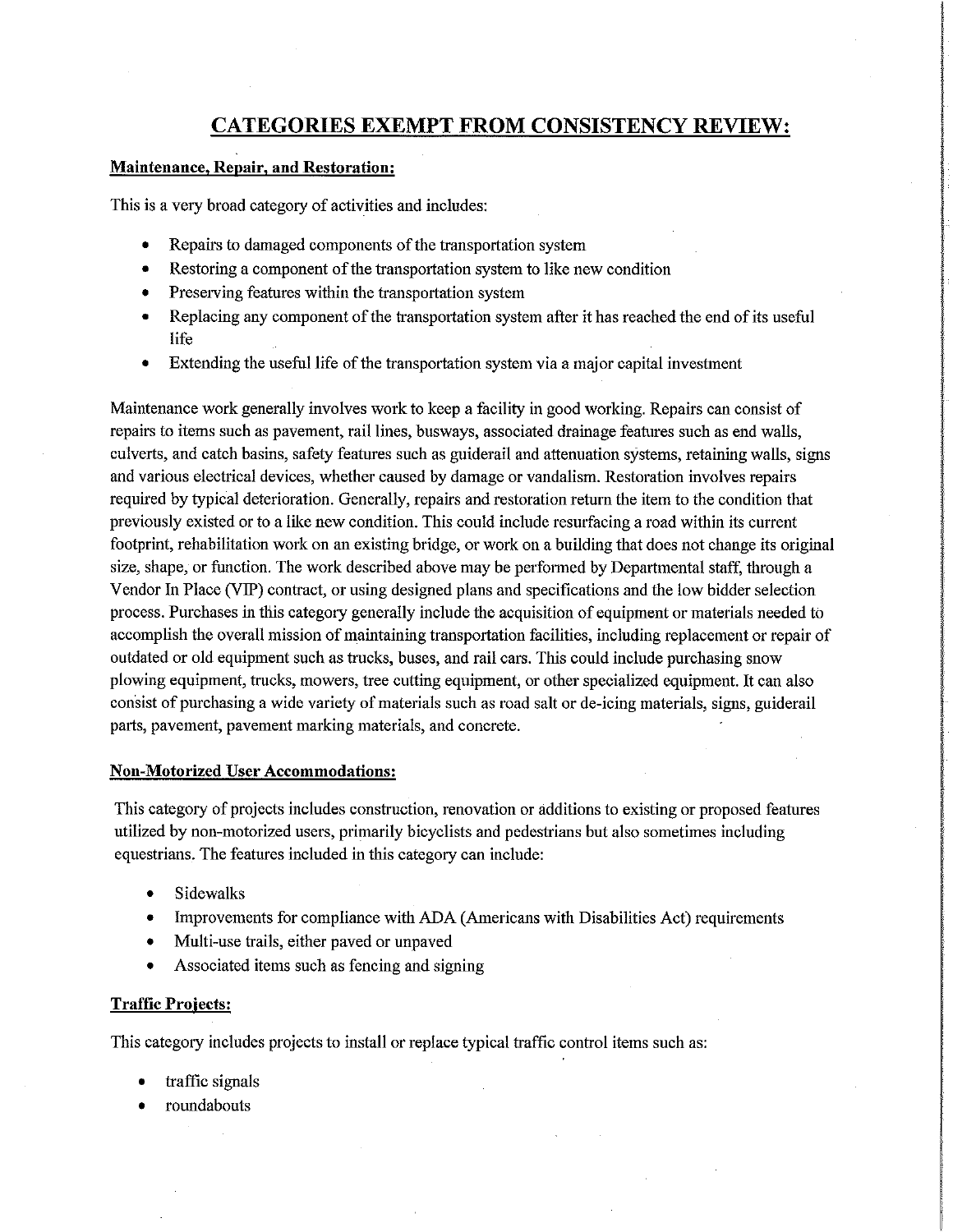signs and pavement markings

Replacement of these features is done as a typical maintenance activity to keep these items in good working condition and provide the visibility and safety required by Federal guidelines. The installation of new signals or roundabouts is based on a review of existing traffic volumes and crash history and as such, the purpose of such work is to either address a safety issue, which could involve motorized and/or nonmotorized users, or to relieve a congestion issue, typically involving congestion on a side street approach to a State road. It is important to note that when a significant development is proposed on, or affecting, a State road, that development is required to undergo a traffic review by the Office of State Traffic Administration. Any traffic related improvements required as a result of that review, such as the installation of a traffic signal or widening to provide a turning lane, would be the responsibility of the developer and no State or Federal funds would be involved in those improvements. Therefore, the typical State traffic projects are not intended to foster growth but rather to address existing safety and/or congestion issues.

## **CATEGORIES REQUIRING A CONSISTENCY REVIEW:**

#### **Renovations For Safety, No Significant Capacity Improvement:**

In contrast to restoration work, renovations include upgrading features to a condition superior to that which previously existed. This category has been further defined as either renovations providing additional capacity (for motorized vehicles, not including non-motorized users which are covered in the previous category) or renovations primarily intended for safety improvements. It is recognized that some renovations for safety may also provide an increase in operational capacity (aka level of service), whether intentional to address congestion related crash patterns or incidental, but the intent of these projects is not to increase the capacity of the road. Further, any increase in operational capacity is differentiated from an increase in corridor capacity which is typically obtained by activities such as adding additional through lanes to a road. Examples of activities in this category include:

- Repaving a road with a wider shoulder area at an intersection for accommodation of non- $\bullet$ motorized users or to allow for the bypassing of stopped left-turning vehicles, for safety and/or congestion relief purposes
- Widening a travel lane to meet design standards for safety reasons (generally, widening a travel lane provides little or no increase in capacity, however if that is the reason for the proposed widening, the activity would fall under the "Renovations with Additional Capacity" category described further below)
- Widening a bridge to widen the shoulder or travel lanes for safety reasons  $\bullet$
- Providing turning lanes at intersections, with or without the addition of a new traffic signal, for  $\bullet$ safety purposes (if done primarily for capacity reasons the activity would fall under the "Renovations with Additional Capacity" category)
- Congestion mitigation projects, defined as improvements intended to handle existing traffic volumes on a facility (plus typical annual growth) but not intended to non-typical growth such as planned developments or expansions. Congestion mitigation projects are intended to reduce existing delays, fuel consumption and pollution.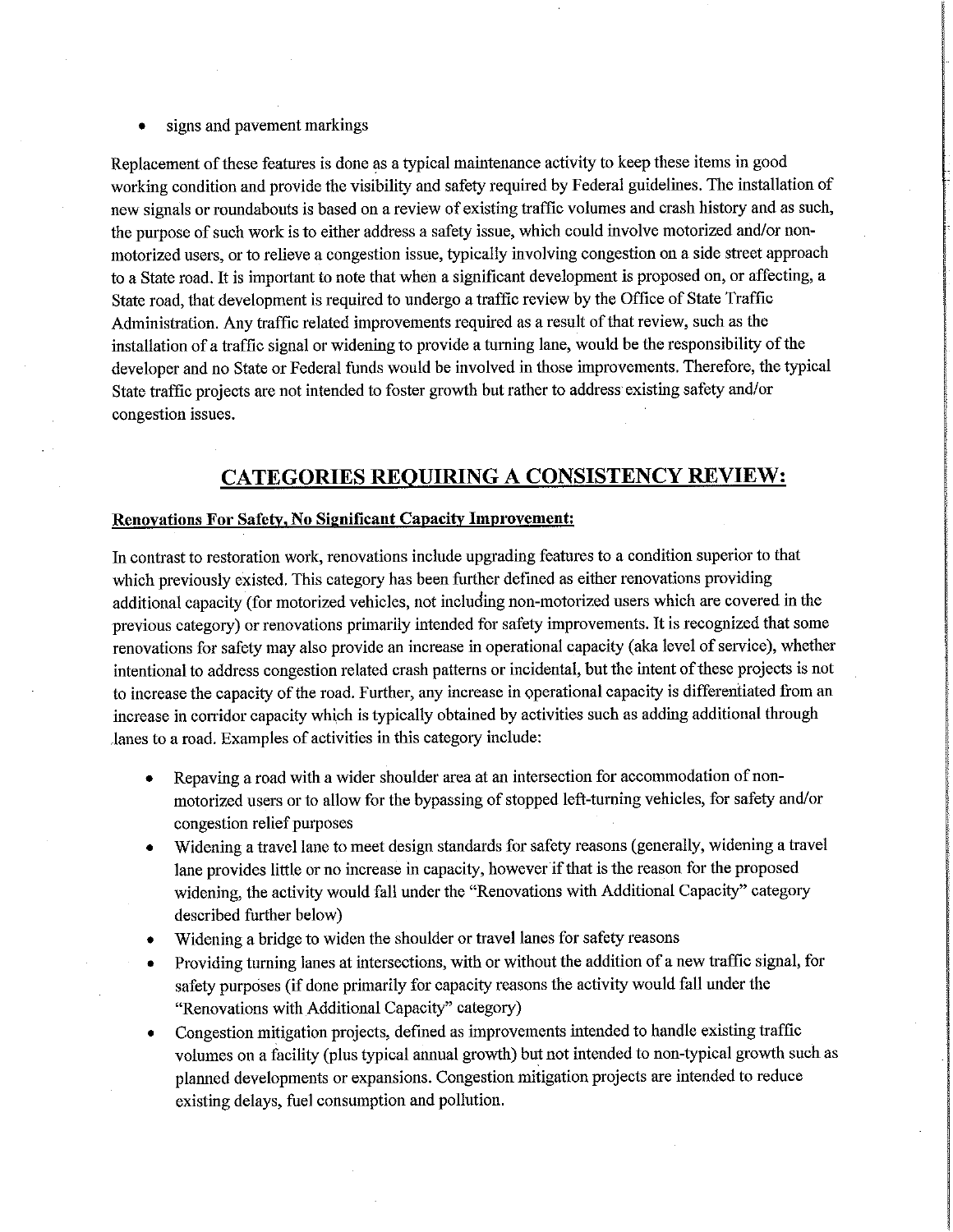- Improving the horizontal or vertical curvature of a road  $\bullet$
- Upgrading roadside safety features such as guiderail, removal of fixed objects, such as trees or  $\bullet$ rock outcrops, which are too close to the road
- Installation or upgrading or illumination  $\bullet$
- Improvements to sight lines  $\bullet$
- Extension of acceleration or deceleration lanes on expressways  $\bullet$

The Department's interpretation is that this category of activities is consistent with the Plan through GMP #1 (Redevelop and Revitalize Regional Centers and Areas with Existing or Currently Planned Physical Infrastructure), and GMP #5 (Protect and Ensure the Integrity of Environmental Assets Critical to Public Health and Safety), specifically the State policies "Ensure the safety and integrity of existing infrastructure over its useful life through the timely budgeting for maintenance, repairs and necessary upgrades", "Attain National Ambient Air Quality Standards in accordance with Connecticut's State Implementation Plan, with emphasis on cost-effective strategies and effective enforcement of regulated sources", "Reduce carbon dioxide emissions in this state consistent with the recommendations of the Connecticut Climate Change Preparedness Plan", and "Emphasize pollution prevention, the efficient use of energy, and recycling of material resources as the primary means of maintaining a clean and healthful environment". Furthermore, it is the Department's interpretation that this category of projects constitutes an exception to the definition of a GRP as defined in Sec. 16a-35c, Item (2), Subsection (D), Sub-Subsection (i) "Projects for maintenance, repair, additions or renovations to existing facilities".

#### **Renovations With Capacity Improvements**

Changes to an existing facility that increase the capacity of the corridor or facility are intended, at least in part, to facilitate growth in areas served by that corridor or facility and therefore meet the definition of a Growth Related Project. These projects may also provide an improvement in safety, but the intended purpose is to allow more motorized vehicles to use a roadway corridor. Activities in this category include:

- The addition of a through lanes(s) with a length of at least one-half mile to an existing roadway, whether accomplished by increasing the footprint of the road or re-striping the existing pavement width
- Converting an existing road with at-grade intersections to a freeway with grade separated interchanges, regardless of whether additional lanes are provided. However, conversion of one or more at-grade intersections to a grade separated interchange, if done primarily for safety reasons, would fall under the "Renovations for Safety" category.
- Capacity improvements to public transit facilities such as addition of rail lines, bus routes  $\bullet$

The Department's interpretation is that this category of activities is consistent with the Plan through GMP #1 (Redevelop and Revitalize Regional Centers and Areas with Existing or Currently Planned Physical Infrastructure), specifically the State policy "Ensure the safety and integrity of existing infrastructure over its useful life through the timely budgeting for maintenance, repairs and necessary upgrades". Although projects such as widening an entire expressway corridor could be considered a renovation of an existing facility and thereby considered an exception to a GRP, the Department's interpretation is that this category of activities falls under the intended definition of a GRP. Such projects would need to follow the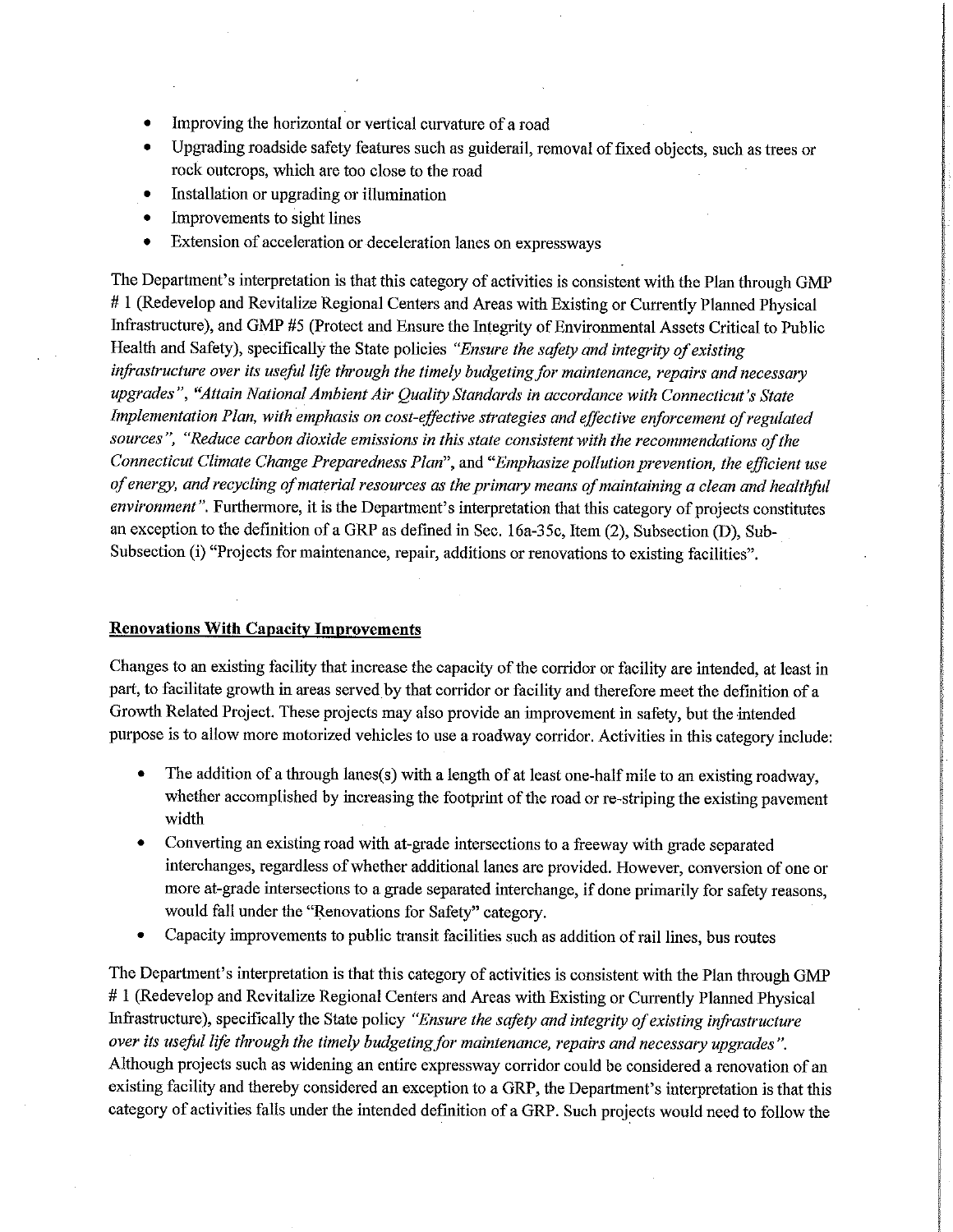process of determining whether they are located in a Priority Funding Area, and if not, whether it is consistent with the plan of conservation and development of the municipality in which it is located and whether it meets any of the exceptions listed in Sec. 16a-35d. Projects which are determined to meet one of the exceptions in Sec. 16a-35d will be reported on an annual basis.

#### **New Facilities, Expansions**

Projects in this category generally consist of:

- New construction or the expansion of an existing building, rail station, parking garage or commuter parking lot
- Construction of a new road on a new alignment  $\bullet$
- Purchase of new public transit equipment (buses, rail cars) for the purpose of expanding existing service (purchases to replace existing outdated equipment falls under Maintenance)

The Department's interpretation is that this category of activities is consistent with the Plan through GMP #1 (Redevelop and Revitalize Regional Centers and Areas with Existing or Currently Planned Physical Infrastructure), specifically the State policy "Ensure the safety and integrity of existing infrastructure over its useful life through the timely budgeting for maintenance, repairs and necessary upgrades" and GMP #3 (Concentrate Development Around Transportation Nodes and Along Major Transportation Corridors to Support the Viability of Transportation Options), specifically the State policy "Improve transit service and linkages to attract more customers through better integration of all transportation options and advances in technology, while providing convenience, reliability, safety and competitive modal choices". It is the Department's interpretation that construction of new facilities or expansion of existing facilities falls under the intended definition of a GRP. Such projects would need to follow the process of determining whether they are located in a Priority Funding Area, and if not, whether it is consistent with the plan of conservation and development of the municipality in which it is located and whether it meets any of the exceptions listed in Sec. 16a-35d. Projects which are determined to meet one of the exceptions in Sec. 16a-35d will be reported on an annual basis.